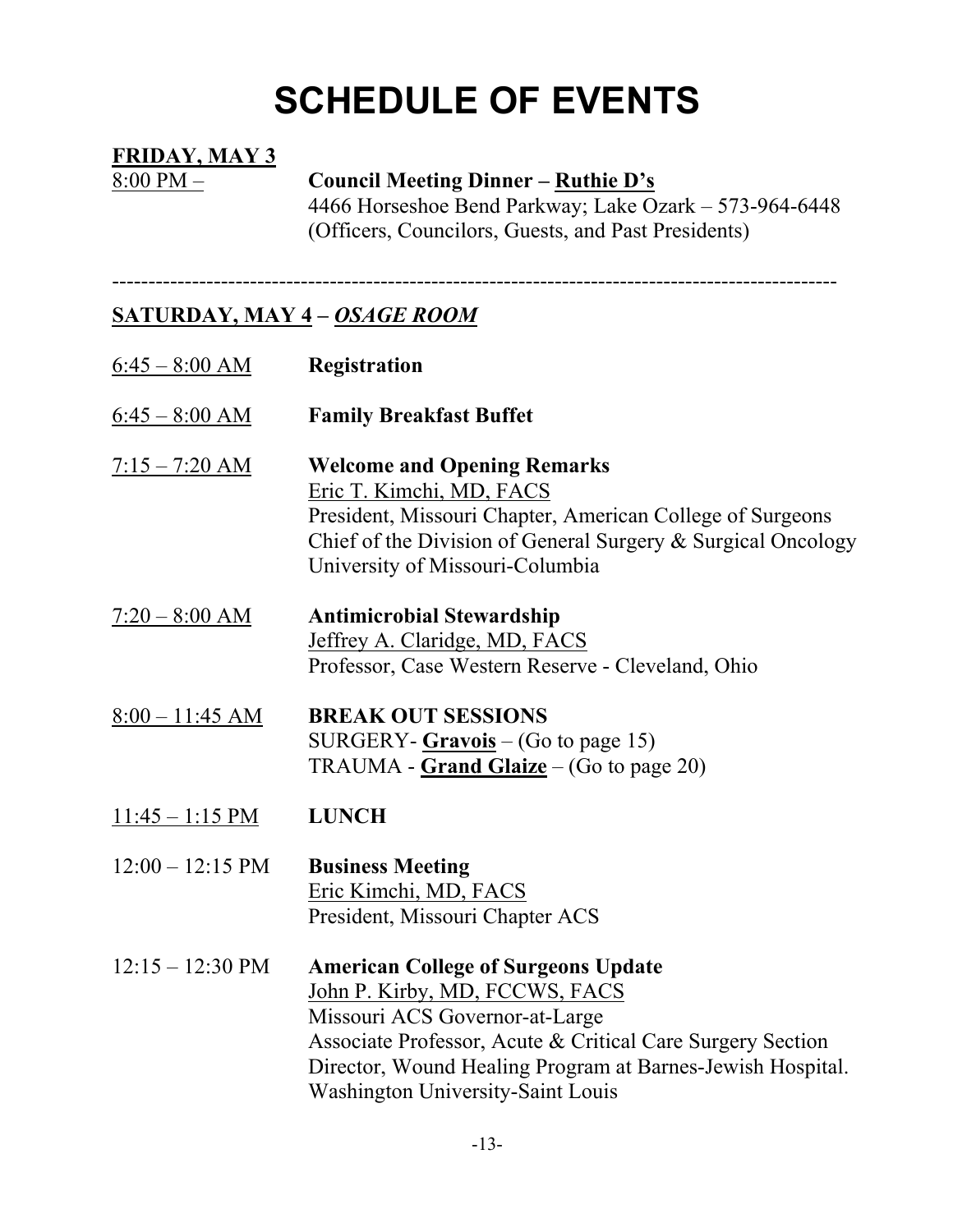| $12:30 - 1:15$ PM        | Being a Woman Leader and Pioneer in Thoracic Surgery    |
|--------------------------|---------------------------------------------------------|
|                          | Valerie W. Rusch, MD, FACS                              |
|                          | Attending Surgeon, Thoracic Service,                    |
|                          | Miner Family Chair in Intrathoracic Cancers,            |
|                          | Member, Memorial Sloan-Kettering Cancer Center          |
|                          | Vice Chair for Clinical Research, Department of Surgery |
|                          | Professor of Surgery, Weill Cornell Medical College     |
|                          | President-Elect, American College of Surgeons           |
|                          | New York, NY                                            |
| $1:20 - 5:15 \text{ PM}$ | <b>BREAK OUT SESSIONS</b>                               |
|                          | $SIRGFRV_{\text{-}}Gr$ avojs $(G_0$ to nage 17)         |

## SURGERY- **Gravois** (Go to page 17) TRAUMA - **Grand Glaize** (Go to page 21)

#### 5:15 – 7:00 PM **DINNER – families welcome – Lakeside Room** Kentucky Derby: (Derby attire encouraged) Enjoy a Mint Julep while we watch "the most exciting two minutes in sports")

Announcement of Abstract Winners and Group Pictures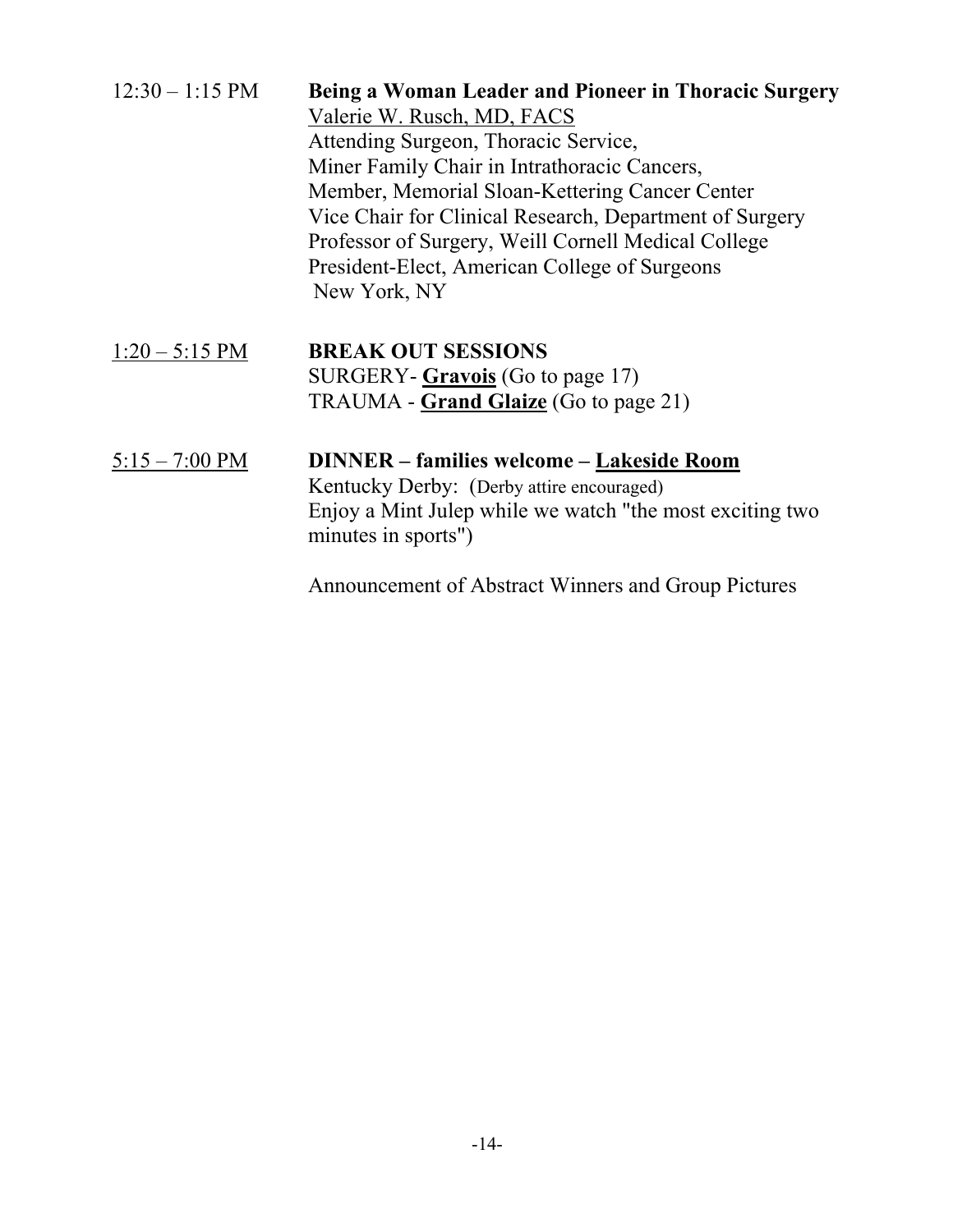## **SURGERY BREAKOUT SESSION - Gravois Room**

| $8:05 - 8:10 AM$ | <b>Introduction to Cancer Session</b><br>Eric Kimchi, MD, FACS<br>President, Missouri Chapter ACS                                                                                                                                                                                                                                                                                                                                                                                  |
|------------------|------------------------------------------------------------------------------------------------------------------------------------------------------------------------------------------------------------------------------------------------------------------------------------------------------------------------------------------------------------------------------------------------------------------------------------------------------------------------------------|
| $8:10 - 8:50$ AM | <b>Discussion of Surgical Therapies for Thoracic Malignancies</b><br>in the Era of Immunotherapy and Molecular Medicine<br>Valerie W. Rusch, MD, FACS<br>Attending Surgeon, Thoracic Service,<br>Miner Family Chair in Intrathoracic Cancers,<br>Member, Memorial Sloan-Kettering Cancer Center<br>Vice Chair for Clinical Research, Department of Surgery<br>Professor of Surgery, Weill Cornell Medical College<br>President-Elect, American College of Surgeons<br>New York, NY |
| $8:50 - 9:50$ AM | <b>Abstracts/Paper Session I</b> (pages 25 - 32)<br>Moderator:<br><i><b>*Resident/Fellow Paper Competition</b></i><br><b>**Student Paper Competition</b>                                                                                                                                                                                                                                                                                                                           |
|                  | (5 minute presentations with 2 minute discussion)                                                                                                                                                                                                                                                                                                                                                                                                                                  |
| $8:50 - 8:57$ AM | Does Intensivist Management Of Brain Dead Organ Donors<br>Result In Increased Organ Yield?<br><b>** Sahaja Atluri and Jacob Bly</b><br>University of Missouri-Kansas City                                                                                                                                                                                                                                                                                                          |
| $8:57 - 9:04$ AM | Gastro-Portal Anastomosis For Portal Vein Reconstruction. An<br>Alternative Inflow For Grade IV Portal Vein Thrombosis In<br><b>Orthotopic Liver Transplant</b><br>**Morgann Madill - Saint Louis University                                                                                                                                                                                                                                                                       |
| $9:04 - 9:11$ AM | <b>Cost Drivers In Proctectomy</b><br><b>**Ezekiel Kapusciak</b> - University of Missouri-Columbia                                                                                                                                                                                                                                                                                                                                                                                 |
| $9:11 - 9:18$ AM | Abscess on Admission is a Predictor of Outcomes for<br>Children's Treated with Interval Appendectomy: Analysis of a<br><b>Clinical Practice Guideline</b><br><u>*A. Salim Munoz-Abraham, MD</u> - Saint Louis University                                                                                                                                                                                                                                                           |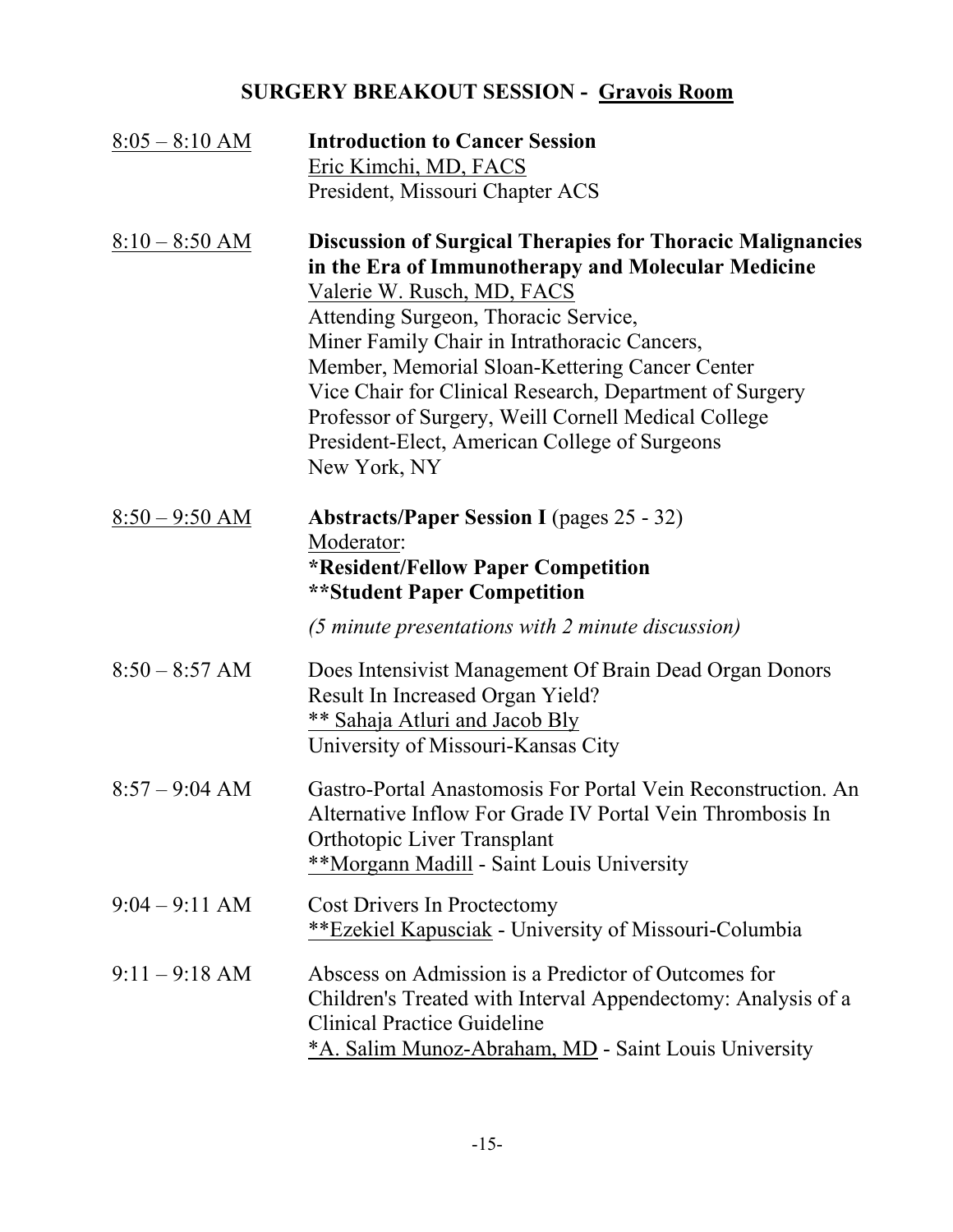| $9:18 - 9:25$ AM                                                                     | Accelerated Partial Breast Irradiation Is Associated With A<br>Low Recurrence Rate – A Single Institutional Experience<br>**Kate Lowrey - University of Missouri-Columbia                                                                                            |
|--------------------------------------------------------------------------------------|----------------------------------------------------------------------------------------------------------------------------------------------------------------------------------------------------------------------------------------------------------------------|
| $9:25 - 9:32$ AM                                                                     | Video Case Report: Robotic Assisted Laparoscopic Pelvic<br><b>Cystic Mass Excision</b><br>*William Roush, MD - University of Missouri-Columbia                                                                                                                       |
| $9:32 - 9:39$ AM                                                                     | Calciphylaxis: A Study Of 30 Patients<br>** Kirstie Holtermann - University of Missouri-Springfield                                                                                                                                                                  |
| $9:39 - 9:46$ AM                                                                     | Venous Thromboembolism Following Cytoreductive Surgery<br>And Hyperthermic Intraperitoneal Chemotherapy<br>*Iris Chang, MD - Saint Louis University                                                                                                                  |
| $9:50 - 10:00$ AM                                                                    | <b>BREAK – VISIT EXHIBITORS – Osage Room</b>                                                                                                                                                                                                                         |
| $10:00 - 10:30$ AM                                                                   | <b>Evidence-Based Management of Differentiated</b><br><b>Thyroid Cancer: The Paradigm Shift</b><br>Robert P. Zitsch III, MD, FACS<br>William E. Davis Professor and Chair<br>Department of Otolaryngology - Head and Neck Surgery<br>University of Missouri-Columbia |
| $10:30 - 11:00 AM$                                                                   | <b>Robotics in Colorectal Surgery</b><br>Zihao Wu, MD, FACS<br><b>Assistant Professor of Surgery</b><br>University of Missouri-Columbia                                                                                                                              |
| $11:00 - 11:45$ AM                                                                   | Abstracts/Paper Session II (pages _- _)<br>Moderator:<br>*Resident/Fellow Paper Competition<br><b>**Student Paper Competition</b>                                                                                                                                    |
| $(5 \text{ minute} \text{ presentations with } 2 \text{ minute} \text{ discussion})$ |                                                                                                                                                                                                                                                                      |
| $11:00 - 11:07$ AM                                                                   | Appropriateness Of Pain Medication Use In Surgical Patients<br>At A Tertiary Referral Center<br>*Laurel Vaughan, MD - University of Missouri-Columbia                                                                                                                |
| $11:07 - 11:14 AM$                                                                   | Biliary Hyperkinesia: A Case Series<br>*Yazen Assaf, MD - University of Missouri-Kansas City                                                                                                                                                                         |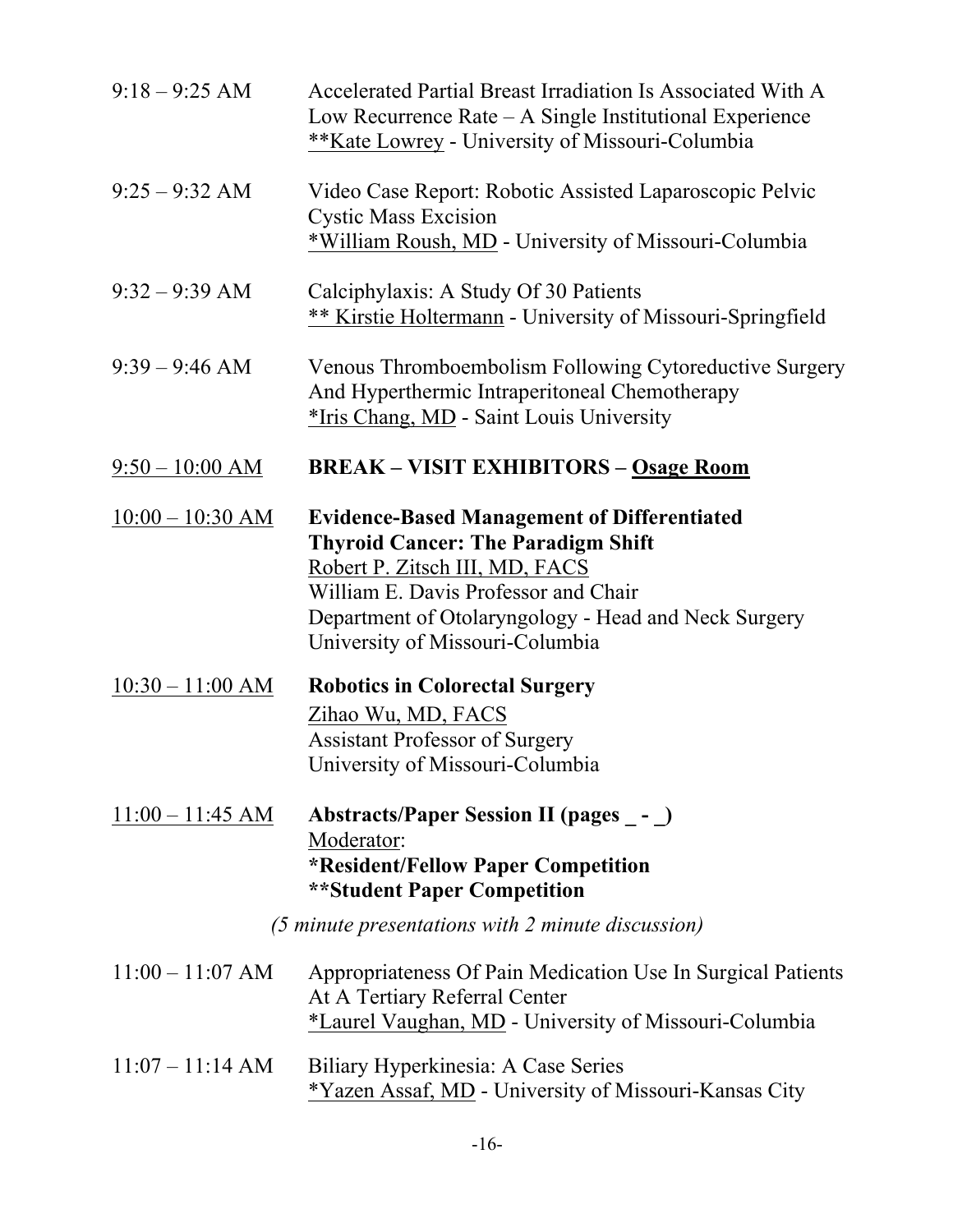| $11:14 - 11:21$ AM       | Ischemic Colitis In Radiographic Colonic Lipohyperplasia--<br>Getting It Right For The Wrong Reason<br>** Amanda J Khouri - Saint Louis University                                                                                         |
|--------------------------|--------------------------------------------------------------------------------------------------------------------------------------------------------------------------------------------------------------------------------------------|
| $11:21 - 11:28$ AM       | Paraganglioma Of The Organ Of Zuckerkandl Masquerading<br>As An Aortic Pseudoaneurysm<br>*Amit Kainth, MD - Saint Louis University                                                                                                         |
| $11:28 - 11:35$ AM       | Pi-Rads V2 Scoring And MRI Guided Biopsy Results: A<br>Single Institution Investigation Into The Accuracy Of Imaging-<br><b>Based Estimates Of Prostate Lesion Severity</b><br>**Maxton E. Thoman - University of Missouri-Columbia        |
| $11:35 - 11:42$ AM       | Benign Tracheo-Enteric Fistula To A Zenker's Diverticulum<br>With Complete Upper Esophageal Obstruction<br>**Catharine Bernal - University of Missouri-Columbia                                                                            |
| $11:42 - 11:49$ AM       | Septic Hip Arthritis Following Removal Of Infected<br>Abdominal Aortic Aneurysm Stent Graft And Repair Of<br>Aortoduodenal Fistula With Cryopreserved Cadaveric Arterial<br>Allograft<br>*Amit Kainth, MD - Saint Louis University         |
| $11:50 - 1:15 PM$        | <b>COMBINED</b> – Lunch and Presentations – Osage Room                                                                                                                                                                                     |
| $1:20 - 2:50 \text{ PM}$ | <b>Bariatric Topics</b><br>Moderator: Shaina Eckhouse, MD<br>Assistant Professor, Washington University                                                                                                                                    |
| $1:20 - 1:50 \text{ PM}$ | An Update on Adolescent Bariatric Surgery for Missouri<br>Baddr Shakhsheer, MD<br>Fellow, Division of Pediatric Surgery<br><b>Washington University-Saint Louis</b><br>Hector Osei, MD<br>Research Fellow, Department of Pediatric Surgery |
|                          | Saint Louis University-Saint Louis                                                                                                                                                                                                         |
| $1:50 - 2:20 \text{ PM}$ | <b>Nutrition for the Bariatric Surgeon</b><br>Tina M. Musselman, MA, RD, LDN, CLT<br>Nutritionist/Dietitian<br>The Pointe, Inc – Homer Glen, IL                                                                                            |

-17-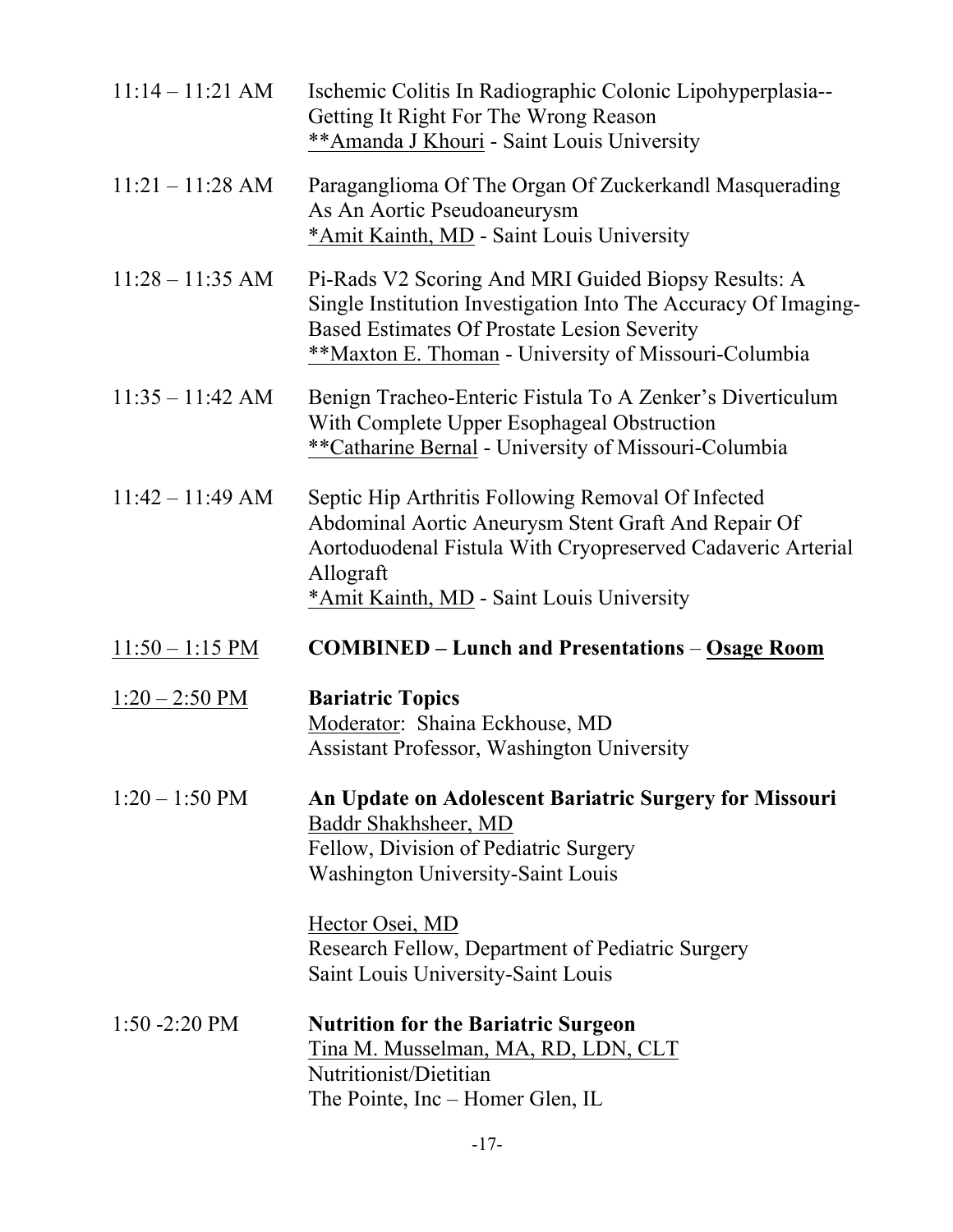| $2:20 - 2:50 \text{ PM}$ | <b>Medical Management of Obesity</b><br>Susan Reeds, MD, FACP<br>Assistant Professor, Geriatrics & Nutritional Science<br>Medical Director, Weight Management Program<br><b>Washington University-Saint Louis</b>                                                                                                                            |
|--------------------------|----------------------------------------------------------------------------------------------------------------------------------------------------------------------------------------------------------------------------------------------------------------------------------------------------------------------------------------------|
| $2:50 - 3:05 \text{ PM}$ | <b>BREAK/VISIT EXHIBITORS - Osage Room</b>                                                                                                                                                                                                                                                                                                   |
| $3:05 - 3:35 \text{ PM}$ | <b>An Update in Endoscopic Bariatric Procedures</b><br>Vladimir M. Kushnir, MD<br>Associate Professor, Medicine/Gastroenterology<br><b>Washington University-Saint Louis</b>                                                                                                                                                                 |
| $3:35 - 4:05 \text{ PM}$ | "Stump the Chump": A question and answer question<br>session<br>J. Christopher Eagon, MD<br><b>Associate Professor, Surgery</b><br>Section of Minimally Invasive Surgery<br><b>Washington University-Saint Louis</b><br>Norbert Richardson, MD, FACS, FASMBS<br><b>Bariatric Medical Director</b><br><b>St. Alexius NewStart-Saint Louis</b> |
| $4:05 - 4:20 \text{ PM}$ | <b>BREAK/VISIT EXHIBITORS - Osage Room</b>                                                                                                                                                                                                                                                                                                   |
| $4:20 - 5:30 \text{ PM}$ | <b>Abstracts/Paper Session III (pages 42 - 50)</b><br>Moderator:<br><b>*Resident/Fellow Paper Competition</b><br><b>**Student Paper Competition</b>                                                                                                                                                                                          |
|                          | (5 minute presentations with 2 minute discussion)                                                                                                                                                                                                                                                                                            |
| $4:20 - 4:27 \text{ PM}$ | Selective Arterialization of First Webspace Venosome Using<br>Flow-Through Flap for Salvage of the Ischemic and Diabetic<br>Foot: a Case Report and Review of Literature<br>*Austin Ha, MD - Washington University                                                                                                                           |
| $4:27 - 4:34 \text{ PM}$ | MRI Guided Fusion Prostate Biopsy: Is Concomitant Standard<br>12-Core Prostate Biopsy Necessary?<br><b>**Maxton E. Thoman - University of Missouri-Columbia</b>                                                                                                                                                                              |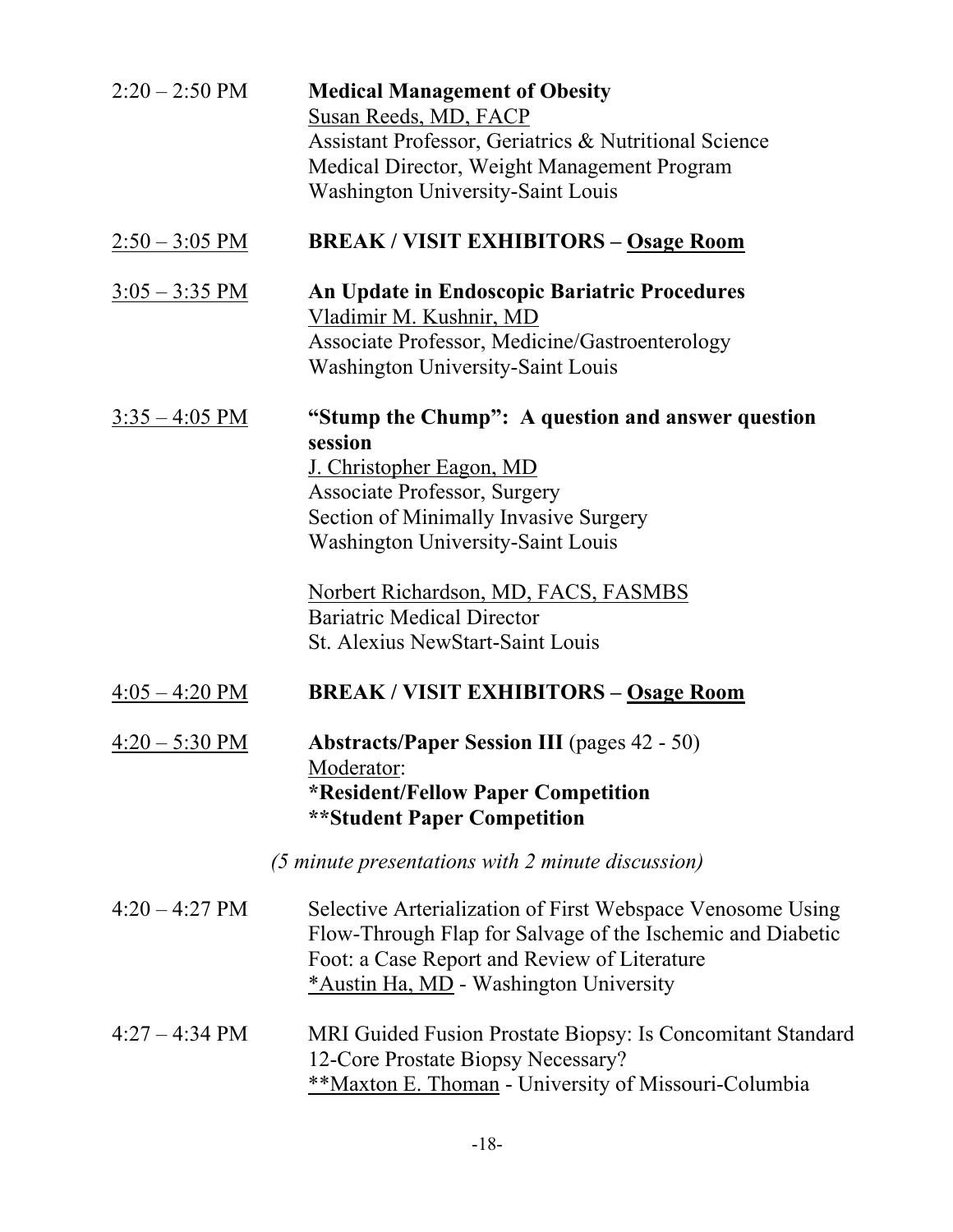| $4:34 - 4:41$ PM         | A Review Of The Literature And The Rare Presentation Of<br>Acute Limb Ischemia Secondary To Paradoxical Arterial<br>Embolism Of The Left Common Femoral Artery<br>** Jason W. Greenberg - Saint Louis University |
|--------------------------|------------------------------------------------------------------------------------------------------------------------------------------------------------------------------------------------------------------|
| $4:41 - 4:48 \text{ PM}$ | Pseudocholinesterase Deficiency In A Young Male Status-Post<br>Laparoscopic Appendectomy With Review Of The Literature<br>** Zisansha Zahirsha - Saint Louis University                                          |
| $4:48 - 4:55 \text{ PM}$ | Evaluation Of Predictors Of Complications Using NSQIP-P<br>Database In Pediatric Patients Undergoing Gastrostomy<br>Placement<br>*Hector Osei, MD - Saint Louis University                                       |
| $4:55 - 5:02$ PM         | Post-Operative Outcomes After Implementation Of Team<br>Integrated Enhanced Recovery (Tiger) Protocols-The<br>University Of Missouri Experience<br>*Milot Thaqi, MD - University of Missouri-Columbia            |
| $5:02 - 5:09$ PM         | Smoking Beyond First Trimester of Pregnancy Is Associated<br>with Prolonged Length of Stay in Gastroschisis<br>*A. Salim Munoz-Abraham, MD - Saint Louis University                                              |
| $5:09 - 5:16$ PM         | To Button Or Not To Button? Primary Gastrostomy Tubes<br>Offer No Significant Advantage Over Buttons<br>* Hector Osei, MD - Saint Louis University                                                               |
| $5:16 - 5:23$ PM         | Bariatric Surgery Prior To Abdominal Wall Reconstruction<br><b>Improves Predicted Postoperative Complication Risk</b><br>* Alyssa Fesmire, MD - University of Missouri-Kansas City                               |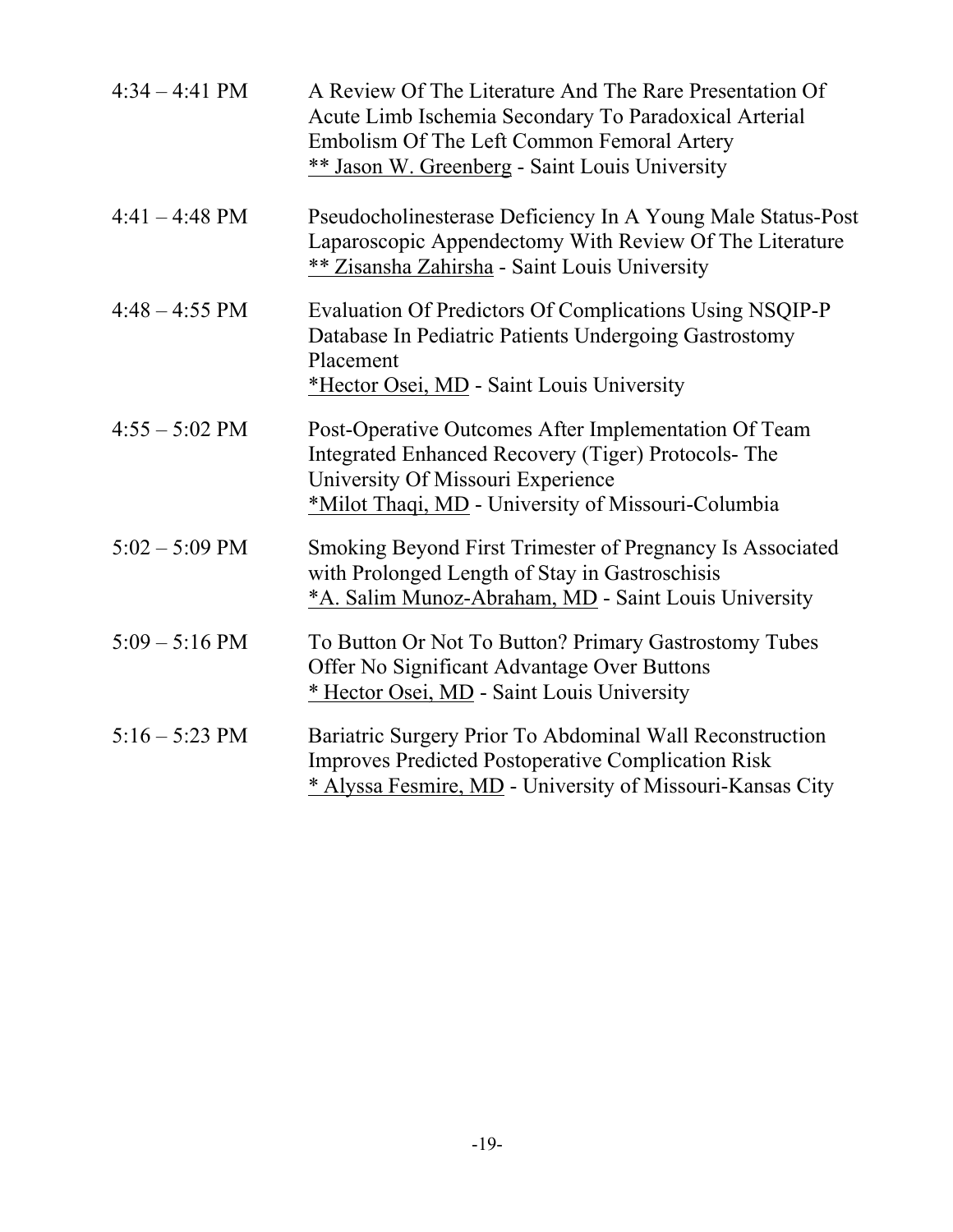# **TRAUMA BREAKOUT SESSION – Grand Glaize Room**

| $8:05 - 8:15$ AM | Welcome / Committee on Trauma Update<br>Stephen L. Barnes, MD, FACS<br>Chair, Committee on Trauma<br>Professor and Chief, Division of Acute Care Surgery<br>University of Missouri-Columbia                          |
|------------------|----------------------------------------------------------------------------------------------------------------------------------------------------------------------------------------------------------------------|
| $8:15 - 9:30$ AM | <b>Committee on Trauma Abstract/Paper Competition</b><br>Session I (pages 51 -<br>Moderator: Stephen L. Barnes, MD, FACS<br>$(12 \text{ minute} \text{ presentations and } 3 \text{ minutes} \text{ for questions})$ |
| $8:15 - 8:30$ AM | Extended Venous Thromboembolism Prophylaxis: An Acute<br>Care Surgery Predictive Scoring System Based on a Review of<br>the Literature<br>Amanda Chelednik, MD – University of Missouri-Columbia                     |
| $8:30 - 8:45$ AM | Morel-Lavallée Lesions in Pediatric Trauma Patients<br>Cathleen M. Courtney, MD -                                                                                                                                    |
| $8:45 - 9:00$ AM | Use of an EVARREST patch as definitive management for<br>IVC injury at the atriocaval junction<br>Annie Mooser, MD-                                                                                                  |
| $9:00 - 9:15$ AM | Another Study About Firearm Injuries: It's Not Just a Big City<br>Problem<br>Charlene Dekonenko, MD – Children's Mercy Kansas City                                                                                   |
| $9:15 - 9:30$ AM | Too Much TXA? Fibrinolysis is not common at presentation<br>for patients in an urban level 1 trauma center<br>Jessica Kramer, MD -                                                                                   |
| $9:30 - 9:45$ AM | <b>BREAK/VISIT EXHIBITORS - Osage Room</b>                                                                                                                                                                           |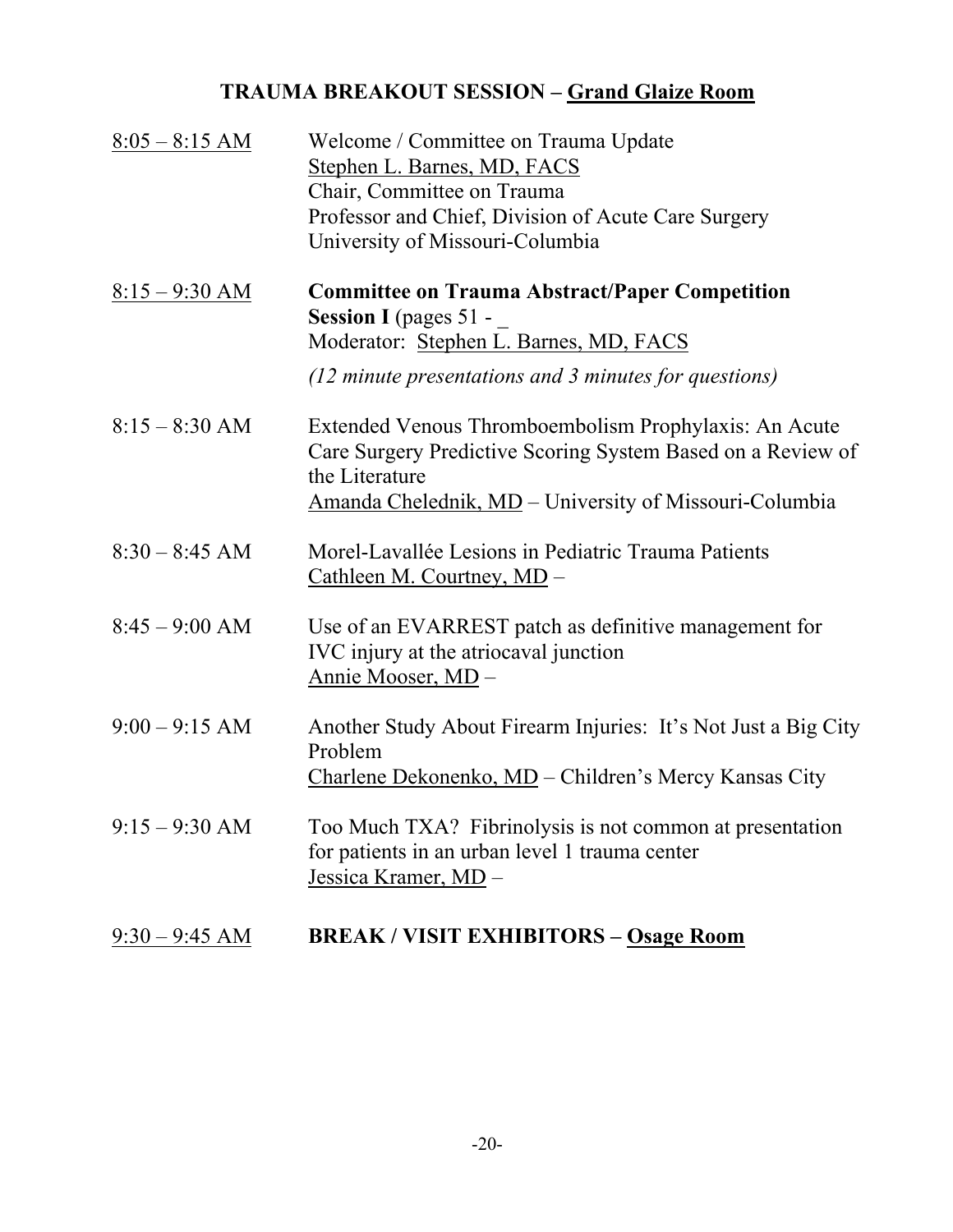| $9:45 - 11:30$ AM         | <b>Committee on Trauma Abstract/Paper Competition</b><br><b>Session II (Page _-</b><br>Moderator: Douglas Schuerer, MD, FACS                                                                                     |
|---------------------------|------------------------------------------------------------------------------------------------------------------------------------------------------------------------------------------------------------------|
|                           |                                                                                                                                                                                                                  |
|                           | $(12 \text{ minute} \text{ presentations and } 3 \text{ minutes} \text{ for questions})$                                                                                                                         |
| $9:45 - 10:00$ AM         | Transdiaphragmatic Pulmonary Decortication And Lysis Of<br>Adhesions With Thoraco-Laparoscopic Repair Of Traumatic<br>Diaphragmatic Hernia: A Case Report.<br>Vishal Kudav, MD - University of Missouri-Columbia |
| $10:00 - 10:15$ AM        | Whole Blood Resuscitation Decreases Mortality in Rabbit<br><b>Shock Model</b><br>Christina X. Zhang, MD - Washington University                                                                                  |
|                           |                                                                                                                                                                                                                  |
| $10:15 - 10:30$ AM        | Between Memphis and Denver: Midwest predictors of blunt<br>cerebrovascular injury<br>Jared Sheppard, MD - University of Missouri-Columbia                                                                        |
| $10:30 - 10:45$ AM        | Pediatric Trauma Whipple: A Literature Review and Rare Case<br>of Survival<br>Charlene Dekonenko, MD - Children's Mercy Kansas City                                                                              |
| $10:45 - 11:00$ AM        | Applicability of St. Johns Sepsis Agent in Identifying Sepsis in<br><b>Trauma Patients</b><br>Danielle Terrill-                                                                                                  |
| $11:00 - 11:15$ AM        | Surviving Sepsis Guidelines In CKD And CHF<br>**Keaton Altom & Garima Thakkar<br>University of Missouri-Kansas City                                                                                              |
| $11:30 - 1:15 \text{ PM}$ | <b>COMBINED</b> – Lunch and Presentations – Osage Room                                                                                                                                                           |
| $1:30 - 1:45$ PM          | Committee on Traum Update-Spring Meeting<br>Douglas M. Geehan, MD, FACS<br>Vice Chair, Committee on Trauma<br>Professor, Department of Surgery<br>Truman Medical Center - Kansas City                            |
| $1:45 - 2:35 \text{ PM}$  | <b>Trauma Systems: A County and Ohio Perspective</b><br>Jeffrey A. Claridge, MD, FACS                                                                                                                            |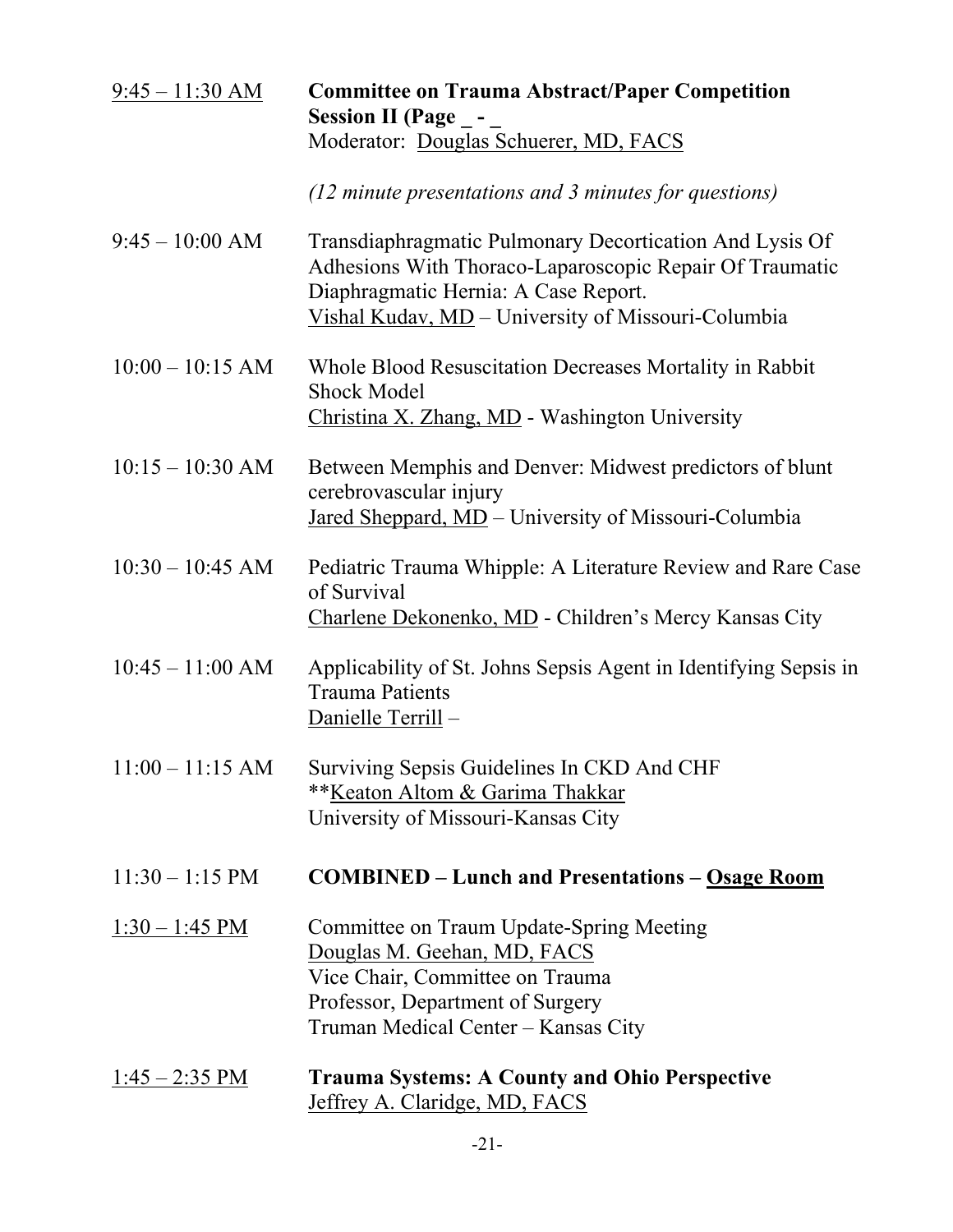|                          | Professor, Case Western Reserve - Cleveland, Ohio        |
|--------------------------|----------------------------------------------------------|
| $2:35 - 2:45$ PM         | <b>Stop the Bleed Update</b>                             |
|                          | Douglas J.E. Schuerer, MD, FACS                          |
|                          | Vice Chair, Committee on Trauma                          |
|                          | Professor, Acute & Critical Care Surgery Section         |
|                          | Washington University – Saint Louis                      |
| $2:45 - 3:00 \text{ PM}$ | <b>BREAK/VISIT EXHIBITORS - Osage Room</b>               |
| $3:00 - 3:40 \text{ PM}$ | <b>Missle and Blast Injury</b>                           |
|                          | Carl Freeman, MD, FACS                                   |
|                          | Associate Professor of Surgery; Trauma Medical Director; |
|                          | Chief, Division of Trauma/Surgical Critical Care         |
|                          | Saint Louis University                                   |
| $3:40 - 4:20 \text{ PM}$ | <b>Rural Trauma</b>                                      |
|                          | Sean Nix DO, FACS                                        |
|                          | <b>Surgical Critical Care</b>                            |
|                          | Saint Luke's - Kansas City                               |
| $4:20 - 4:40 \text{ PM}$ | <b>Announce Winners / Close / Pictures</b>               |
| $5:15 - 8:00 \text{ PM}$ | <b>COMBINED – Social Activity - Lakeside Room</b>        |